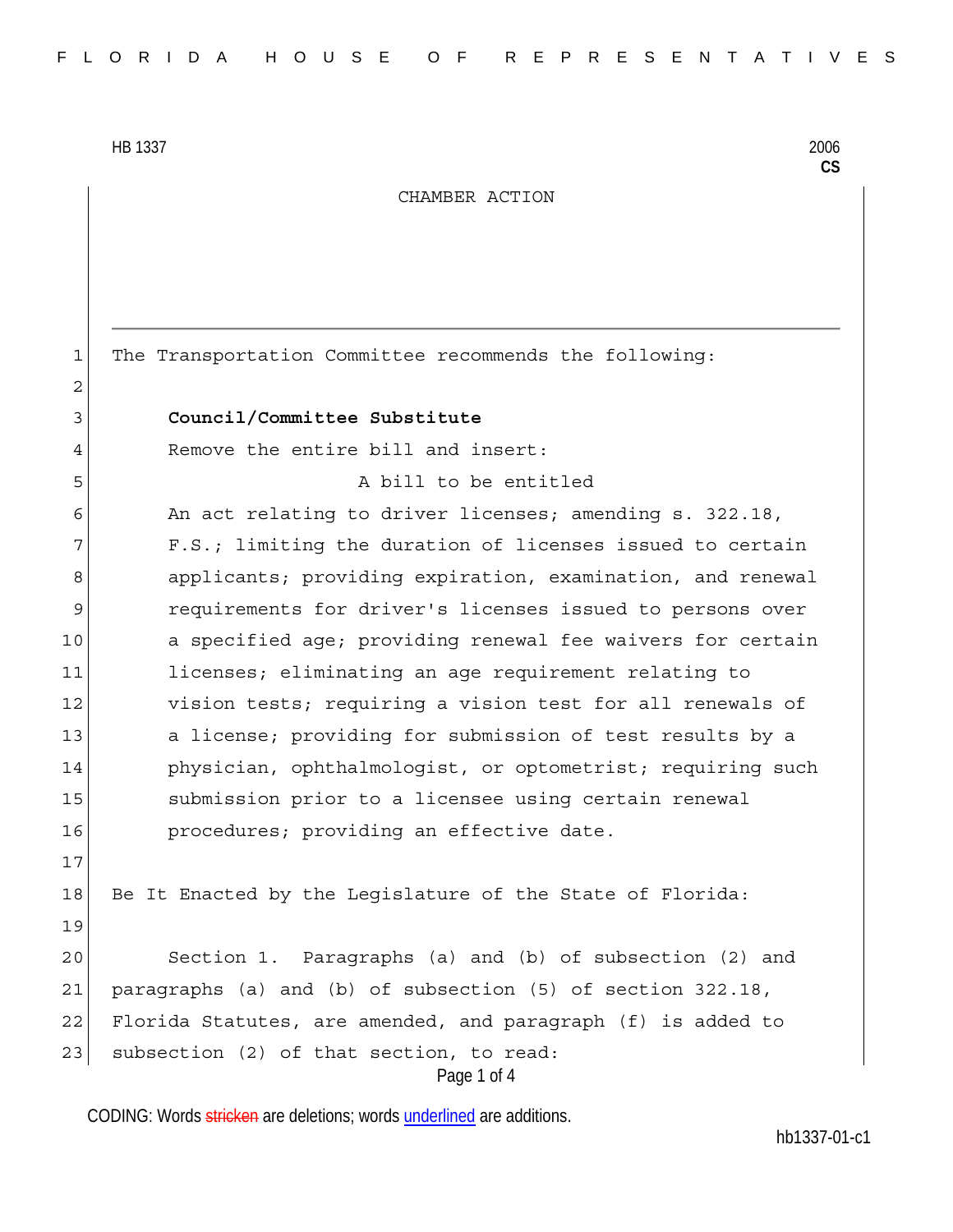24 322.18 Original applications, licenses, and renewals; 25 expiration of licenses; delinquent licenses.--

26 (2) Each applicant who is entitled to the issuance of a 27 driver's license, as provided in this section, shall be issued a 28 driver's license, as follows:

29 (a) An applicant applying for an original issuance shall 30 be issued a driver's license which expires at midnight on the 31 licensee's birthday which next occurs on or after the sixth 32 anniversary of the date of issue. However, a driver's license 33 may not be issued for a period that exceeds an applicant's 80th 34 birthday, except as provided in paragraph (f).

35 (b) An applicant applying for a renewal issuance or 36 renewal extension shall be issued a driver's license or renewal 37 extension sticker which expires at midnight on the licensee's 38 birthday which next occurs 4 years after the month of expiration 39 of the license being renewed, except that a driver whose driving 40 record reflects no convictions for the preceding 3 years shall 41 be issued a driver's license or renewal extension sticker which 42 expires at midnight on the licensee's birthday which next occurs 43 6 years after the month of expiration of the license being 44 renewed. However, a driver's license may not be issued for a 45 period that exceeds an applicant's 80th birthday, except as 46 provided in paragraph (f).

Page 2 of 4 47 (f) Notwithstanding any other provision of this chapter, 48 | the driver's license of any person expires at midnight on the 49 licensee's 80th birthday. A license issued to a person after 50 that person's 80th birthday shall expire at midnight on the 51 licensee's birthday that next occurs 4 years after the month of

CODING: Words stricken are deletions; words underlined are additions.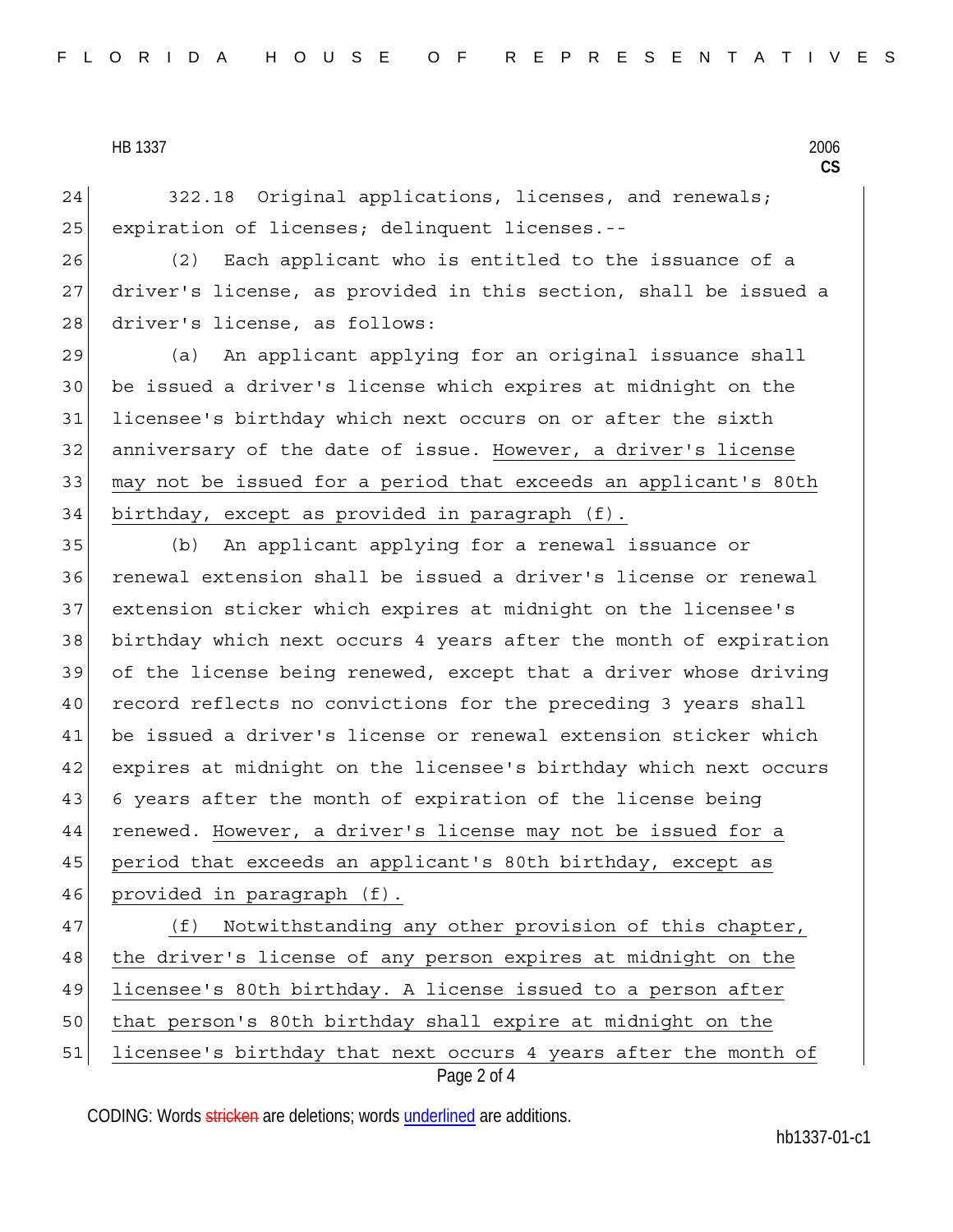52 expiration of the license being renewed. A driver's license that 53 expires pursuant to this paragraph may be renewed up to 12 54 months before the 80th birthday if the applicant applying for 55 renewal passes an eye and hearing examination as provided in s. 56 322.121. Renewal fees for all driver's licenses that expire 57 pursuant to this paragraph are waived if the applicant has a 58 valid driver's license held for fewer than 4 years. 59 (5) All renewal driver's licenses may be issued after the

60 applicant licensee has been determined to be eligible by the 61 department.

 $62$  (a) A licensee who is otherwise eligible for renewal and 63 who is over 79 years of age:

64 1. Must submit to and pass a vision test administered at 65 any driver's license office; or

66 2. Must, if the licensee applies for an extension by mail 67 as provided in subsection  $(8)$ , must submit to a vision test 68 administered by a physician or ophthalmologist licensed under 69 chapter 458 or chapter 459, or an optometrist licensed under 70 chapter 463, no more than 12 months prior to the date of the 71 application for extension, must send the results of that test to 72 the department on a form obtained from the department and signed 73 by such health care practitioner, and must meet vision standards 74 that are equivalent to the standards for passing the 75 departmental vision test. The physician, ophthalmologist, or 76 optometrist may submit the results of a vision test by a 77 department-approved electronic means.

Page 3 of 4 78 (b) A licensee who is over 79 years of age may not submit 79 an application for extension under subsection (8) by electronic

CODING: Words stricken are deletions; words underlined are additions.